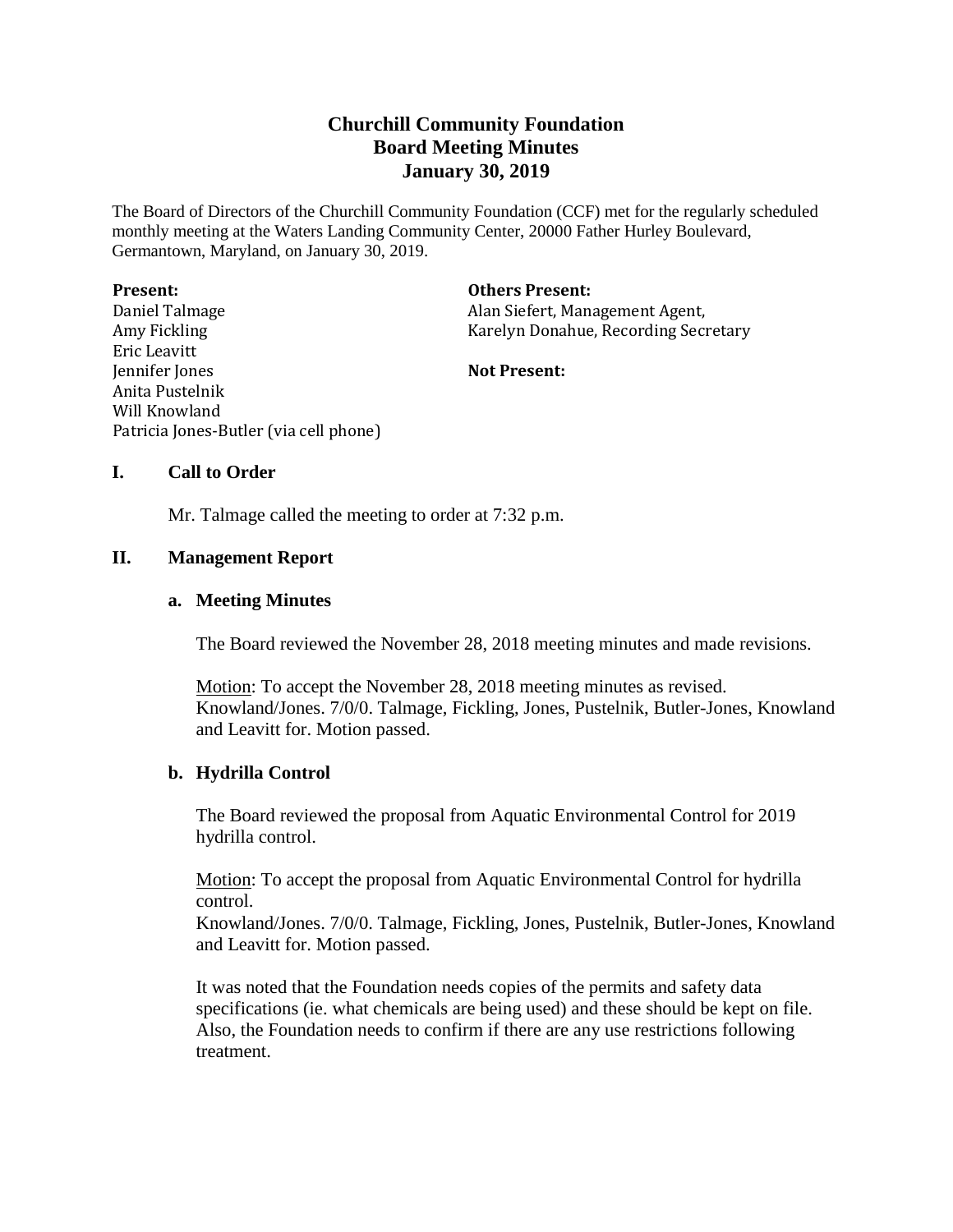## **c. Water Quality Study**

The Board reviewed the revised draft report from Princeton Hydro and asked for further revisions.

Motion: To accept the revised Water Quality Study from Princeton Hydro with the added revisions (add dredge project in the first paragraph to make the work more prominent).

Knowland/Leavitt. 7/0/0. Talmage, Fickling, Jones, Pustelnik, Knowland, Butler-Jones and Leavitt for. Motion passed.

## **d. CEV/Main Stem Grant**

The Board discussed the CEV grant application process. To proceed, the permit and other related fees (~\$26,000) need to be paid. One Board Member was opposed to spending any more money on this application process.

Motion: To approve an amount not to exceed \$30,000 on permit costs at this time, including ones that have already been paid for, on the included list of permits. Any amount unspent will be returned to reserves.

Leavitt/Knowland. 4/1/2. Talmage, Jones, Knowland, and Leavitt for. Fickling against. Jones-Butler and Pustelnik abstaining. Motion passed.

Motion: In lieu of the motion to cover the permit fees and, if the grant, if awarded, will cover the construction, the Board of Directors will not spend any more on the CEV Project.

Fickling/No second. Motion did not carry.

Note: Mr. Siefert to include a running list of permits, paid and unpaid, in future management reports.

### **e. Financials**

The Board reviewed the financials for the month ending December 31, 2018.

### **f. Operating Checklist/Pending Projects**

The Board reviewed the operating checklist and pending projects with Mr. Siefert

### **III. Old Business**

### **a. Bridge Painting/Markers**

The painting was able to be completed in December. However, the color is lighter than expected. The Board asked that management find out why and potentially have the project redone in a darker brown.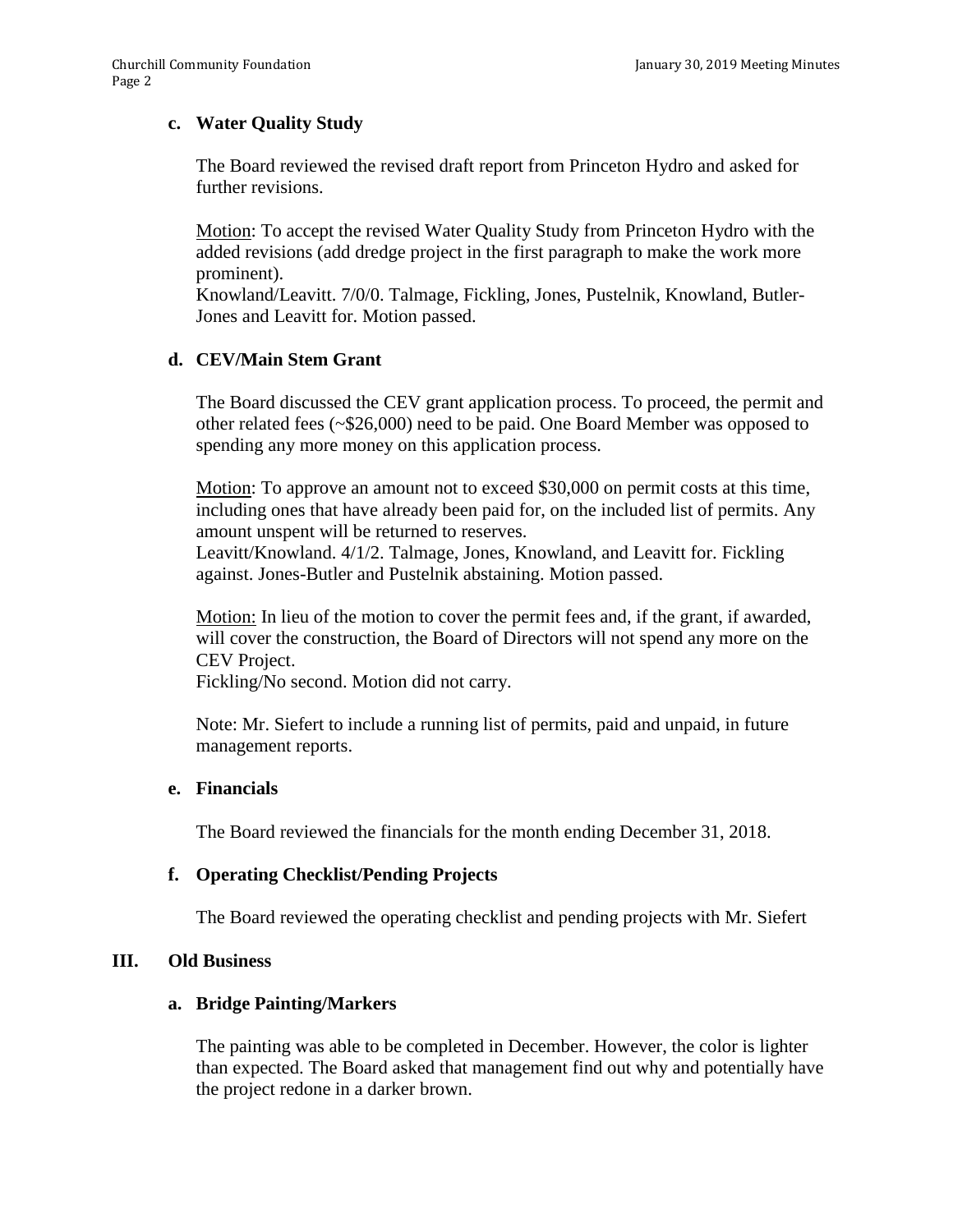## **b. Father Hurley Pipe Project**

Mr. Siefert was asked to give an update on the project. He stated that he has received no further information on the clean-up despite several attempts .

#### **c. Signage**

Mr. Talmage reported that he is working on the design for the signage. He will wait until spring to present.

### **d. CPJ – Amethyst Maintenance Plan**

The maintenance plan for the Amethyst Stream should be available for the February meeting.

### **IV. New Business**

### **a. Morgan Stanley Representative**

Mr. Siefert will invite a representative from Morgan Stanley to attend the March Board meeting.

### **b. TMGA Financial Representative**

Mr. Siefert will invite a representative from the TMGA Accounting Department to attend the February Board meeting to provide the Board Members with some information and answer questions on how to read the monthly financials.

#### **c. Minutes**

There was a discussion about the length and detail of the minutes.

### **V. Next Meeting**

The next meeting of the Board of Directors for the Churchill Community Foundation will be Wednesday, February 27, 2019 at 7:30 p.m. at the Waters Landing Community Center.

### **VI. Adjournment**

Motion: To adjourn the January 30, 2019 Board meeting at 9:45 pm. Knowland/Leavitt. 7/0/0. Talmage, Fickling, Pustlenik, Leavitt, Knowland, Jones-Butler and Jones for. Motion passed.